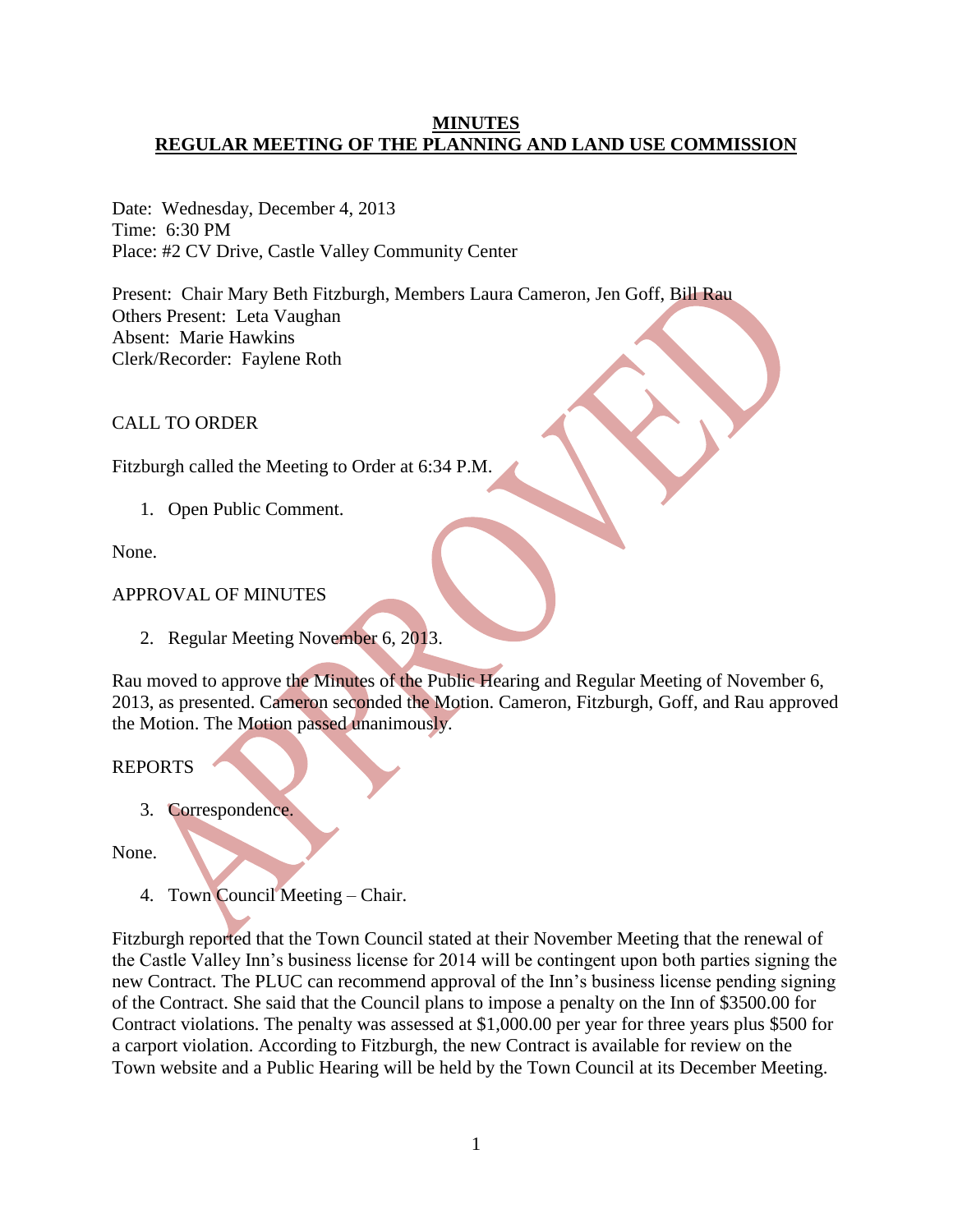5. Permit Agent.

Roth submitted a report for permit activity during the month of November 2013. It showed two Conditional Use Permits issued—a Routine-CUP for Justin Maxwell, Lot 117, for an office for a refrigeration, air conditioning, and heating repair business and approval by the Town Council of the Non-routine CUP for Greg Nunn, Lot 306, for a small jerky and meat processing business.

No building permits were issued.

6. Procedural Matters.

Roth reviewed the 2014 PLUC Meeting dates, the final Meeting Procedures document from the November PLUC Meeting, and a chart showing the Retention Schedule used for PLUC documents.

#### NEW BUSINESS

7. Discussion and possible action re: recommendations to the Town Council for approval of conditional use permit and business license renewals for 2014.

Roth presented a report of CUP and business license renewal requests for 2014.

Fitzburgh informed the PLUC of a conversation she had with Randy Jorgen about the need for business licenses within Castle Valley. She reported that she explained to him the State of Utah's requirement that all businesses obtain a business license from their local municipal or county authority. She also discussed with him the inactive status created by the PLUC for businesses that are not currently producing income.

According to Fitzburgh, some municipalities define who needs to get a business license based on the amount of annual income. North Ogden, Utah, puts the income level at \$500.00 which corresponds to the Internal Revenue Service guidelines for who must report self-employment income and pay Social Security self-employment tax. PLUC members discussed the need to amend Ordinance 85-3 to clarify who needs to obtain a business license from the Town. It was also observed that Section 4.7.6(3) of Ordinance 85-3 states that cessation or suspension of a conditional use permit for a period of 12 or more months is cause for revoking a CUP. PLUC Members agreed they need to examine how this restriction applies to the inactive status offered to conditional use permittees this year.

PLUC Members also discussed an email from Ray Taylor who questioned the need for a business license for his business. He stated that in previous years the Town offered business licenses as an option, not a requirement. Roth will contact Taylor to explain the State, County, and Municipal requirements for business licenses.

Members discussed the Town's responsibility regarding business licenses requirements for CUP holders. Rau stated that it should be the responsibility of individual businesses to obtain a business license and not the responsibility of the Town to assure they have one. Members agreed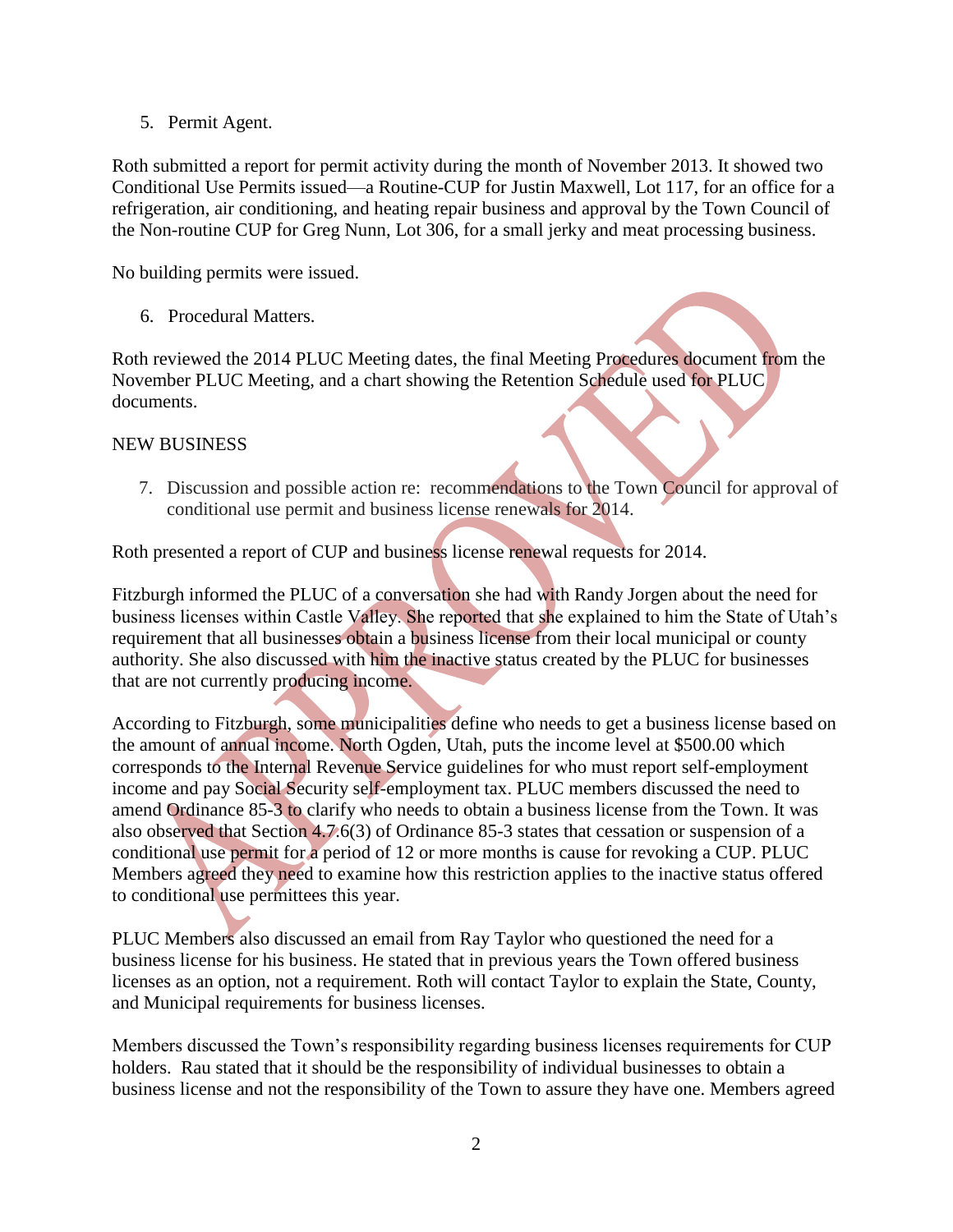that for this year the Town will remind applicants of the need for a business license and to do further research on this topic in 2014. Members also agreed to consider future amendments to our Land Use Ordinance in the new year to clarify the link between CUP approvals or renewals and business license requirements.

PLUC Members reviewed the inspection requirements for Rick Fullam's CUP for Fullam's Fireworks. They observed that the Town had not required annual inspections since the United States Bureau of Alcohol, Tobacco, and Firearms inspects Fullam's facilities when his federal permit renews. Roth reported that Fire Chief Ron Drake had indicated to her that he would be inspecting the storage facility at Fullam's so that the current Castle Valley Fire District would be aware of its location and design.

Goff moved to recommend approval to the Town Council of Conditional Use Permit renewals and Business License requests as presented pending payment of all fees and for the Castle Valley Inn Business License pending signing of the Amended Contract with the Town of Castle Valley. Cameron seconded the Motion. Cameron, Fitzburgh, Goff, and Rau approved the Motion. The Motion passed unanimously.

## UNFINISHED BUSINESS

8. Discussion and possible action re: General Plan Review (tabled).

Rau moved to untable Item 8. Goff seconded the Motion. Cameron, Fitzburgh, Goff, and Rau approved the Motion. The Motion passed unanimously.

PLUC Members reviewed and discussed amendments made to the last draft of the General Plan Review. Minor changes and deletions were made to the document during the discussion. Members agreed that a title page, a table of contents, and numbering each section would be desirable tools for users of the General Plan.

Rau will submit layout suggestions to the PLUC by email within the next few days. Fitzburgh will prepare a final draft to post on the Town website within the next few weeks. The PLUC will hold a Public Hearing on the General Plan document at their January 8, 2014, Meeting.

PLUC Members agreed that once the General Plan was approved, they would list and prioritize the items that the PLUC should address. They suggested that the Town Council, Road Manager, Water Agent, and Disaster Mitigation Committee should do the same and that a joint workshop might be useful. Fitzburgh will place this item on the PLUC Agenda after Town Council approval of the General Plan.

Rau moved to retable Item 8. Cameron seconded the Motion. Cameron, Fitzburgh, Goff, and Rau approved the Motion. The Motion passed unanimously.

9. Discussion and possible action re: regulations for solar panels, windmills, and other alternative energy structures (tabled).